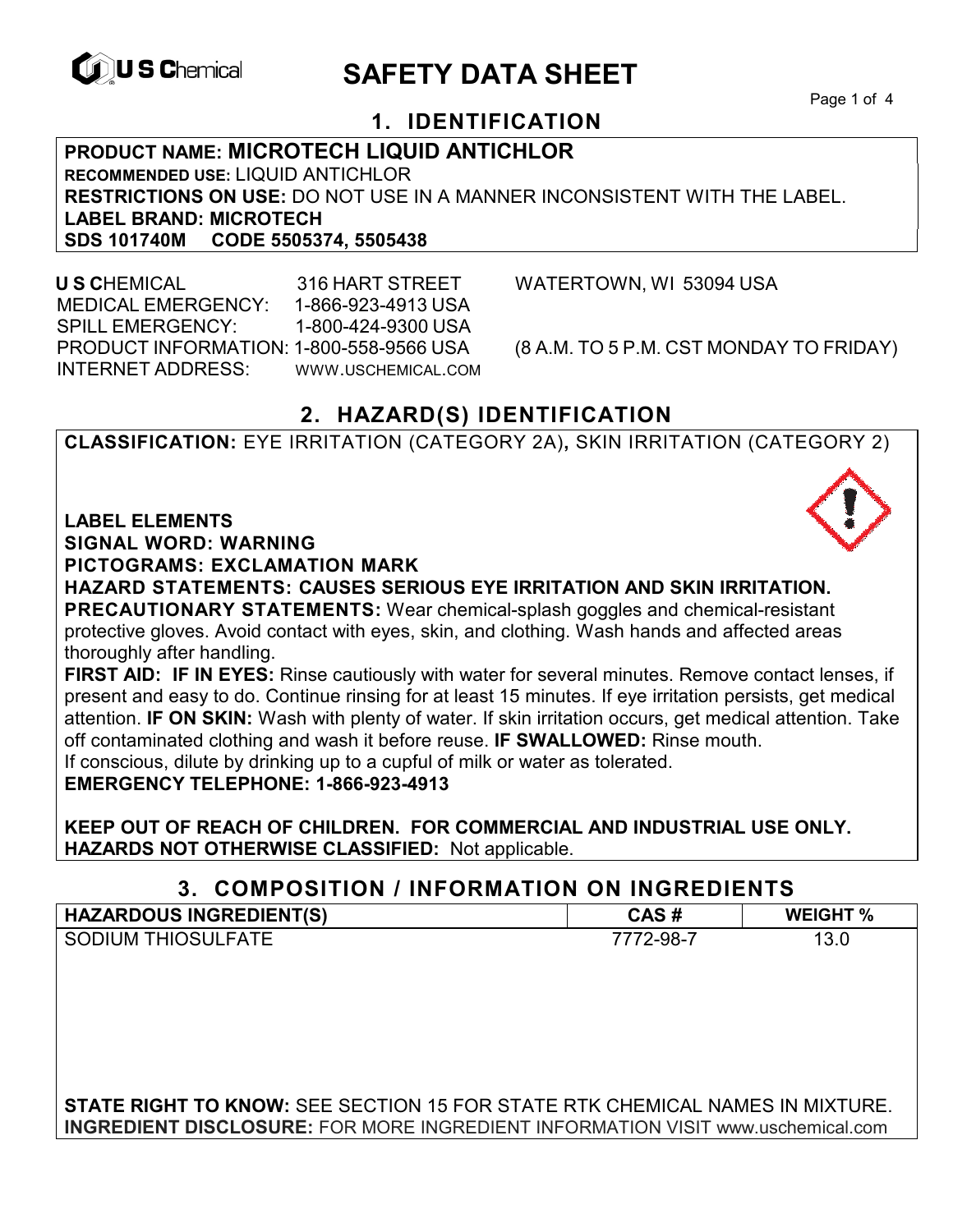## **MICROTECH LIQUID ANTICHLOR SDS 101740M**

## **4. FIRST-AID MEASURES** Page 2 of 4

**IF IN EYES:** RINSE CAUTIOUSLY WITH WATER FOR SEVERAL MINUTES. REMOVE CONTACT LENSES, IF PRESENT AND EASY TO DO. CONTINUE RINSING FOR AT LEAST 15 MINUTES. IF EYE IRRITATION PERSISTS, GET MEDICAL ATTENTION.

**IF ON SKIN:** WASH WITH PLENTY OF WATER. IF SKIN IRRITATION OCCURS, GET MEDICAL ATTENTION. TAKE OFF CONTAMINATED CLOTHING AND WASH IT BEFORE REUSE. **IF SWALLOWED:** RINSE MOUTH. IF CONSCIOUS, DILUTE BY DRINKING UP TO A CUPFUL OF MILK OR WATER AS TOLERATED.

**IF INHALED:** NO SPECIFIC FIRST AID MEASURES ARE REQUIRED. **EMERGENCY TELEPHONE: 1-866-923-4913** 

**MOST IMPORTANT SYMPTOMS / EFFECTS:** CAUSES SERIOUS EYE IRRITATION AND SKIN IRRITATION.

**MEDICAL CONDITIONS AGGRAVATED:** NONE KNOWN. **NOTE TO PHYSICIAN:** CALL 1-866-923-4913 FOR EXPOSURE MANAGEMENT ASSISTANCE.

## **5. FIRE-FIGHTING MEASURES**

**CHEMICAL HAZARDS:** EYE AND SKIN IRRITATION. NON-FLAMMABLE. **COMBUSTION PRODUCT HAZARDS:** OXIDES OF CARBON AND OTHER FUMES. **METHODS:** SELECT EXTINGUISHER AND METHODS BASED ON FIRE SIZE AND TYPE. **EQUIPMENT:** WEAR SCBA AND FULL PROTECTIVE GEAR AS CONDITIONS WARRANT. **NFPA RATING:** HEALTH-2/FLAMMABILITY-0/ INSTABILITY-0/SPECIAL HAZARD-N.AP. **SUITABLE EXTINGUISHERS:** WATER, DRY CHEMICAL, CO2 OR FOAM SUITABLE FOR FIRE. **UNSUITABLE EXTINGUISHERS:** NO RESTRICTIONS BASED ON CHEMICAL HAZARDS.

## **6. ACCIDENTAL RELEASE MEASURES**

**PERSONAL PRECAUTIONS:** EVACUATE UNPROTECTED PERSONNEL FROM AREA. WEAR PERSONAL PROTECTION. RUBBER BOOTS RECOMMENDED. SEE SECTION 8. VENTILATE AREA IF NEEDED. BE CAREFUL NOT TO SLIP. WASH THOROUGHLY AFTER CLEAN-UP. **ENVIRONMENTAL PRECAUTIONS:** PREVENT SPILL FROM ENTERING DRAIN, STORM SEWER OR SURFACE WATERWAY. PREVENT WATER AND SOIL CONTAMINATION. **CLEAN-UP METHODS:** SMALL SPILLS MAY BE WIPED UP AND RINSED WITH WATER. FOR LARGER SPILLS, DIKE TO CONTAIN. PUMP TO LABELED CONTAINER OR ABSORB SPILLAGE AND SCOOP UP WITH INERT ABSORBENT MATERIAL. AFTER SPILL COLLECTION, RINSE AREA WITH WATER AND FOLLOW WITH NORMAL CLEAN-UP PROCEDURES.

## **7. HANDLING AND STORAGE**

**HANDLING:** FOLLOW ALL LABEL DIRECTIONS. INSTRUCT PERSONNEL ABOUT PROPER USE, HAZARDS, PRECAUTIONS, AND FIRST AID MEASURES. AVOID CONTACT WITH EYES, SKIN AND CLOTHING. TAKE OFF CONTAMINATED CLOTHING AND WASH IT BEFORE REUSE. DO NOT TASTE OR SWALLOW. PRODUCT RESIDUE MAY REMAIN ON OR IN EMPTY CONTAINERS. HANDLE CAREFULLY TO AVOID DAMAGING CONTAINER. **STORAGE:** KEEP CONTAINER CLOSED WHEN NOT IN USE. STORAGE AT AMBIENT TEMPERATURES IN A DRY AREA OUT OF DIRECT SUNLIGHT. PROTECT FROM FREEZING. ROTATE STOCK REGULARLY. KEEP AWAY FROM FOOD AND DRINK. KEEP OUT OF REACH OF CHILDREN.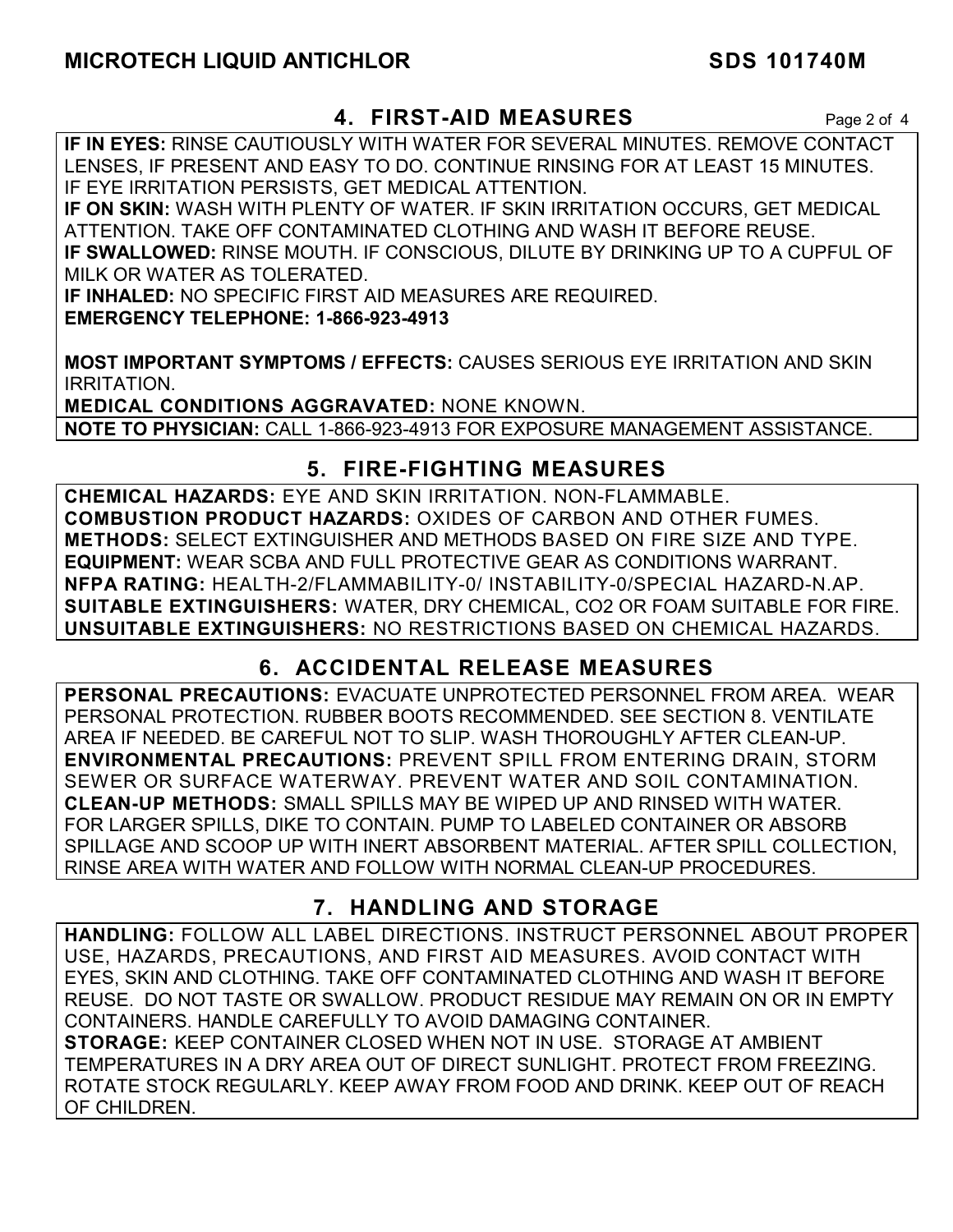## **MICROTECH LIQUID ANTICHLOR SDS 101740M 8. EXPOSURE CONTROLS / PERSONAL PROTECTION** Page 3 of 4

**EXPOSURE LIMITS: SODIUM THIOSULFATE = NONE ENGINEERING CONTROLS:** GENERAL ROOM VENTILATION IS ADEQUATE.

### **PERSONAL PROTECTION**

**EYES:** CHEMICAL-SPLASH SAFETY GOGGLES. **HANDS:** CHEMICAL-RESISTANT PROTECTIVE GLOVES (NITRILE, NEOPRENE OR RUBBER). **RESPIRATORY:** PROTECTIVE EQUIPMENT NOT REQUIRED WITH NORMAL USE. **FEET:** PROTECTIVE EQUIPMENT NOT REQUIRED WITH NORMAL USE. **BODY:** PROTECTIVE EQUIPMENT NOT REQUIRED WITH NORMAL USE. **HYGIENE MEASURES:** HANDLE IN ACCORDANCE WITH GOOD INDUSTRIAL HYGIENE AND SAFETY PRACTICE. TAKE OFF CONTAMINATED CLOTHING AND WASH IT BEFORE RE-USE. WASH HANDS AND AFFECTED AREAS THOROUGHLY AFTER HANDLING.

## **9. PHYSICAL AND CHEMICAL PROPERTIES**

| APPEARANCE: COLORLESS LIQUID           | <b>AUTO-IGNITION TEMPERATURE: N.AV.</b>    |
|----------------------------------------|--------------------------------------------|
| <b>ODOR: NONE ADDED</b>                | <b>DECOMPOSITION TEMPERATURE: N.AV.</b>    |
| pH CONCENTRATE: 6.8                    | <b>EXPLOSIVE LIMITS (LEL/UEL): NONE</b>    |
| pH READY-TO-USE: N.AP.                 | <b>EVAPORATION RATE: N.AV.</b>             |
| pH @ USE DILUTION: N.AV.               | FLAMMABILITY (SOLID, GAS): N.AP.           |
| <b>PHYSICAL STATE: LIQUID</b>          | <b>FLASH POINT: NONE</b>                   |
| <b>RELATIVE DENSITY (WATER): 1.106</b> | INITIAL BOILING POINT/RANGE: N.AV.         |
| <b>SOLUBILITY (WATER): COMPLETE</b>    | <b>MELTING POINT/FREEZING POINT: N.AV.</b> |
| VAPOR PRESSURE: N.AV.                  | <b>ODOR THRESHOLD: N.AV.</b>               |
| <b>VAPOR DENSITY: N. AV.</b>           | PARTITION COEFF. (N-OCTANOL/WATER): N.AV.  |
| <b>VISCOSITY: NON-VISCOUS</b>          | <b>OTHER: N.AV.</b>                        |

## **10. STABILITY AND REACTIVITY**

**REACTIVITY:** NO HAZARD. **CHEMICAL STABILITY:** STABLE. **POSSIBILITY OF HAZARDOUS REACTIONS:** NONE KNOWN. WILL NOT POLYMERIZE. **CONDITIONS TO AVOID:** TEMPERATURES BELOW 35°F (1.6°C) OR ABOVE 120°F (49°C). **MATERIALS TO AVOID:** DIRECT MIXING WITH OTHER CHEMICALS. MIX ONLY WITH WATER. **HAZARDOUS DECOMPOSITION PRODUCTS:** NONE UNDER NORMAL CONDITIONS.

## **11. TOXICOLOGICAL INFORMATION**

**ROUTES OF EXPOSURE:** EYES, SKIN, INGESTION, INHALATION. **INFORMATION ON ROUTES OF EXPOSURE:** NO LC50/LD50 TEST DATA ON MIXTURE. **ACUTE EFFECTS /SYMPTOMS** 

 **EYES:** CAUSES SERIOUS EYE IRRITATION. MAY CAUSE PAIN, REDNESS AND WATERING. **SKIN:** CAUSES SKIN IRRITATION. MAY CAUSE DISCOMFORT, DRYING AND REDNESS. **INGESTION:** MAY CAUSE IRRITATION, NAUSEA, VOMITING AND DIARRHEA. **INHALATION:** NONE KNOWN.

**CHRONIC / OTHER EFFECTS:** NO REPORTABLE GERM CELL MUTAGENS, SKIN SENSITIZERS, RESPIRATORY SENSITIZERS, REPRODUCTIVE TOXINS OR ASPIRATION HAZARDS. **SPECIFIC TARGET ORGANS (SINGLE/REPEATED):** NONE KNOWN.

**NUMERICAL MEASURES OF TOXICITY:** ATEmix (ORAL-RAT) = ABOVE 2000 MG / KG **CARCINOGENS:** NO REPORTABLE ACGIH, IARC, NTP, OR OSHA CARCINOGENS.